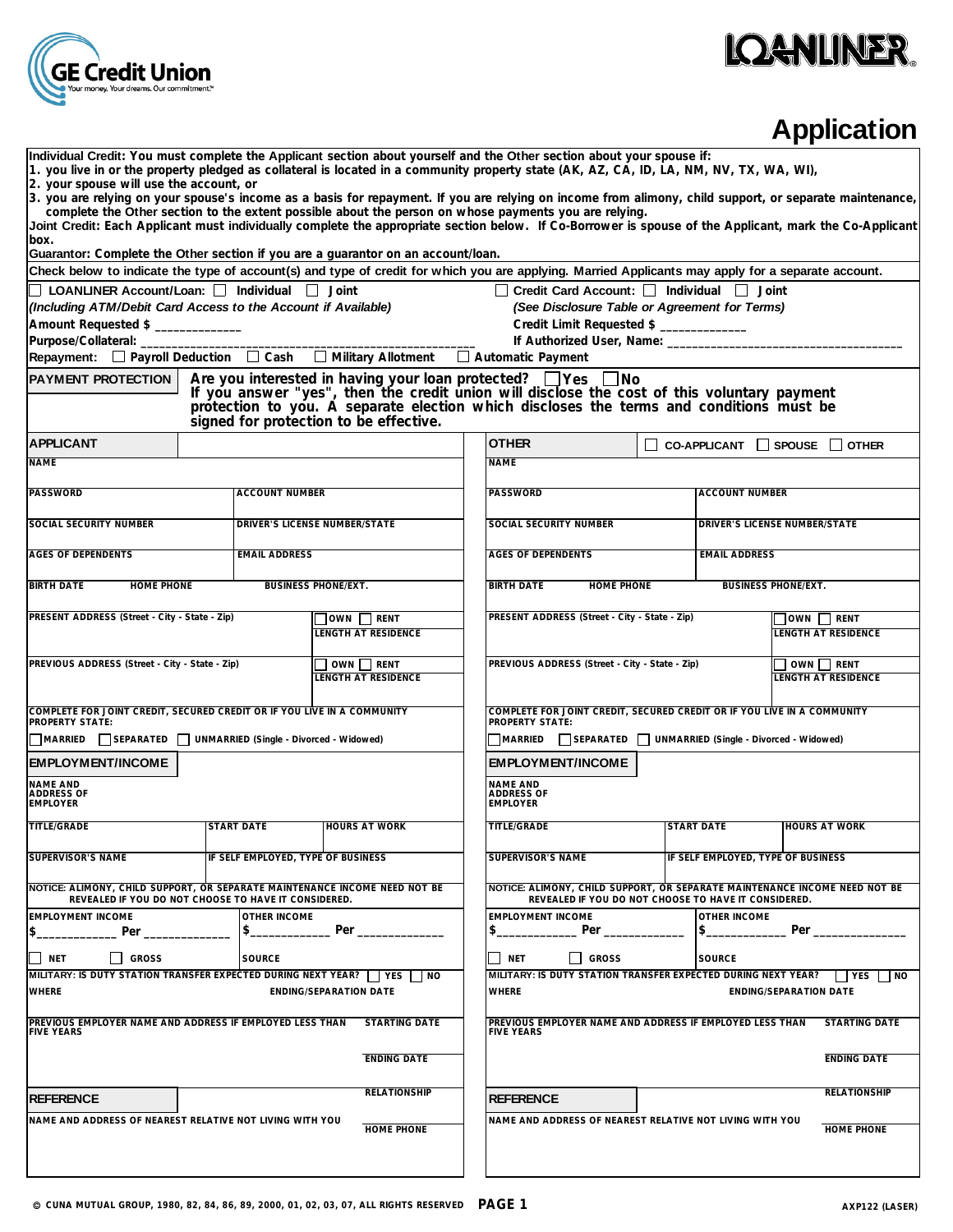| <b>WHAT YOU OWE</b>                                                                                                                                                                                                                                                                                                                                                                                                                                                                                                                                                                                                                                                                                                                                                                                                                                                                                                                                                                                                                                                                                                                                                                                                                                                                                                                                                                                                                                                                                                                                                                                                                                                                                                                                         | CREDITOR NAME OTHER THAN THIS CREDIT UNION<br>(Attach additional sheet(s) if necessary)                                                                                                                                                         | <b>INTEREST</b><br><b>RATE</b>         | <b>MONTHLY</b><br>PRESENT BALANCE<br><b>PAYMENT</b>                             |    |                             | <b>OWED BY</b><br><b>APPLICANT OTHER</b> |                                           |              |            |  |                                           |                         |       |
|-------------------------------------------------------------------------------------------------------------------------------------------------------------------------------------------------------------------------------------------------------------------------------------------------------------------------------------------------------------------------------------------------------------------------------------------------------------------------------------------------------------------------------------------------------------------------------------------------------------------------------------------------------------------------------------------------------------------------------------------------------------------------------------------------------------------------------------------------------------------------------------------------------------------------------------------------------------------------------------------------------------------------------------------------------------------------------------------------------------------------------------------------------------------------------------------------------------------------------------------------------------------------------------------------------------------------------------------------------------------------------------------------------------------------------------------------------------------------------------------------------------------------------------------------------------------------------------------------------------------------------------------------------------------------------------------------------------------------------------------------------------|-------------------------------------------------------------------------------------------------------------------------------------------------------------------------------------------------------------------------------------------------|----------------------------------------|---------------------------------------------------------------------------------|----|-----------------------------|------------------------------------------|-------------------------------------------|--------------|------------|--|-------------------------------------------|-------------------------|-------|
| <b>TEIRST</b><br>MORTGAGE<br>T RENT                                                                                                                                                                                                                                                                                                                                                                                                                                                                                                                                                                                                                                                                                                                                                                                                                                                                                                                                                                                                                                                                                                                                                                                                                                                                                                                                                                                                                                                                                                                                                                                                                                                                                                                         |                                                                                                                                                                                                                                                 |                                        |                                                                                 |    |                             |                                          |                                           |              |            |  |                                           |                         |       |
| (incl. Tax & Ins.)                                                                                                                                                                                                                                                                                                                                                                                                                                                                                                                                                                                                                                                                                                                                                                                                                                                                                                                                                                                                                                                                                                                                                                                                                                                                                                                                                                                                                                                                                                                                                                                                                                                                                                                                          |                                                                                                                                                                                                                                                 |                                        |                                                                                 |    |                             |                                          | \$                                        |              | \$         |  |                                           |                         |       |
| 2nd MORTGAGE                                                                                                                                                                                                                                                                                                                                                                                                                                                                                                                                                                                                                                                                                                                                                                                                                                                                                                                                                                                                                                                                                                                                                                                                                                                                                                                                                                                                                                                                                                                                                                                                                                                                                                                                                |                                                                                                                                                                                                                                                 |                                        |                                                                                 |    |                             |                                          | \$                                        |              | \$         |  |                                           |                         |       |
| 1st AUTO LOAN                                                                                                                                                                                                                                                                                                                                                                                                                                                                                                                                                                                                                                                                                                                                                                                                                                                                                                                                                                                                                                                                                                                                                                                                                                                                                                                                                                                                                                                                                                                                                                                                                                                                                                                                               |                                                                                                                                                                                                                                                 |                                        |                                                                                 |    |                             |                                          | \$                                        |              | \$         |  |                                           |                         |       |
| 2nd AUTO LOAN                                                                                                                                                                                                                                                                                                                                                                                                                                                                                                                                                                                                                                                                                                                                                                                                                                                                                                                                                                                                                                                                                                                                                                                                                                                                                                                                                                                                                                                                                                                                                                                                                                                                                                                                               |                                                                                                                                                                                                                                                 |                                        |                                                                                 |    |                             |                                          | \$                                        |              | \$         |  |                                           |                         |       |
| CHILD-CARE                                                                                                                                                                                                                                                                                                                                                                                                                                                                                                                                                                                                                                                                                                                                                                                                                                                                                                                                                                                                                                                                                                                                                                                                                                                                                                                                                                                                                                                                                                                                                                                                                                                                                                                                                  |                                                                                                                                                                                                                                                 |                                        |                                                                                 |    |                             |                                          | \$                                        |              | \$         |  |                                           |                         |       |
| CHILD SUPPORT                                                                                                                                                                                                                                                                                                                                                                                                                                                                                                                                                                                                                                                                                                                                                                                                                                                                                                                                                                                                                                                                                                                                                                                                                                                                                                                                                                                                                                                                                                                                                                                                                                                                                                                                               |                                                                                                                                                                                                                                                 |                                        |                                                                                 |    |                             |                                          | \$                                        |              | \$         |  |                                           |                         |       |
| <b>CREDIT CARD</b>                                                                                                                                                                                                                                                                                                                                                                                                                                                                                                                                                                                                                                                                                                                                                                                                                                                                                                                                                                                                                                                                                                                                                                                                                                                                                                                                                                                                                                                                                                                                                                                                                                                                                                                                          |                                                                                                                                                                                                                                                 |                                        |                                                                                 |    |                             |                                          | \$                                        |              | \$         |  |                                           |                         |       |
| <b>CREDIT CARD</b>                                                                                                                                                                                                                                                                                                                                                                                                                                                                                                                                                                                                                                                                                                                                                                                                                                                                                                                                                                                                                                                                                                                                                                                                                                                                                                                                                                                                                                                                                                                                                                                                                                                                                                                                          |                                                                                                                                                                                                                                                 |                                        |                                                                                 |    |                             |                                          | \$                                        |              | \$         |  |                                           |                         |       |
| <b>OTHER</b>                                                                                                                                                                                                                                                                                                                                                                                                                                                                                                                                                                                                                                                                                                                                                                                                                                                                                                                                                                                                                                                                                                                                                                                                                                                                                                                                                                                                                                                                                                                                                                                                                                                                                                                                                |                                                                                                                                                                                                                                                 |                                        |                                                                                 |    |                             |                                          | \$                                        |              | \$         |  |                                           |                         |       |
| <b>OTHER</b>                                                                                                                                                                                                                                                                                                                                                                                                                                                                                                                                                                                                                                                                                                                                                                                                                                                                                                                                                                                                                                                                                                                                                                                                                                                                                                                                                                                                                                                                                                                                                                                                                                                                                                                                                |                                                                                                                                                                                                                                                 |                                        |                                                                                 |    |                             |                                          | \$                                        |              | \$         |  |                                           |                         |       |
| LIST ANY NAMES UNDER WHICH YOUR CREDIT REFERENCES AND CREDIT HISTORY CAN BE CHECKED:                                                                                                                                                                                                                                                                                                                                                                                                                                                                                                                                                                                                                                                                                                                                                                                                                                                                                                                                                                                                                                                                                                                                                                                                                                                                                                                                                                                                                                                                                                                                                                                                                                                                        |                                                                                                                                                                                                                                                 |                                        |                                                                                 |    |                             | <b>TOTALS</b>                            | \$                                        |              | \$         |  |                                           |                         |       |
| <b>WHAT YOU OWN</b>                                                                                                                                                                                                                                                                                                                                                                                                                                                                                                                                                                                                                                                                                                                                                                                                                                                                                                                                                                                                                                                                                                                                                                                                                                                                                                                                                                                                                                                                                                                                                                                                                                                                                                                                         |                                                                                                                                                                                                                                                 |                                        | LIST LOCATION OF PROPERTY OR FINANCIAL INSTITUTION                              |    |                             | <b>MARKET VALUE</b>                      | PLEDGED AS COLLATERAL<br>FOR ANOTHER LOAN |              |            |  | <b>OWNED BY</b><br><b>APPLICANT OTHER</b> |                         |       |
| <b>HOME</b>                                                                                                                                                                                                                                                                                                                                                                                                                                                                                                                                                                                                                                                                                                                                                                                                                                                                                                                                                                                                                                                                                                                                                                                                                                                                                                                                                                                                                                                                                                                                                                                                                                                                                                                                                 |                                                                                                                                                                                                                                                 |                                        |                                                                                 |    |                             | \$                                       |                                           |              | <b>YES</b> |  | <b>NO</b>                                 |                         |       |
| AUTO                                                                                                                                                                                                                                                                                                                                                                                                                                                                                                                                                                                                                                                                                                                                                                                                                                                                                                                                                                                                                                                                                                                                                                                                                                                                                                                                                                                                                                                                                                                                                                                                                                                                                                                                                        |                                                                                                                                                                                                                                                 |                                        |                                                                                 |    |                             | \$                                       |                                           |              | <b>YES</b> |  | <b>NO</b>                                 |                         |       |
| <b>SAVINGS</b>                                                                                                                                                                                                                                                                                                                                                                                                                                                                                                                                                                                                                                                                                                                                                                                                                                                                                                                                                                                                                                                                                                                                                                                                                                                                                                                                                                                                                                                                                                                                                                                                                                                                                                                                              |                                                                                                                                                                                                                                                 |                                        |                                                                                 |    |                             | \$                                       |                                           |              | <b>YES</b> |  | <b>NO</b>                                 |                         |       |
| <b>CHECKING</b>                                                                                                                                                                                                                                                                                                                                                                                                                                                                                                                                                                                                                                                                                                                                                                                                                                                                                                                                                                                                                                                                                                                                                                                                                                                                                                                                                                                                                                                                                                                                                                                                                                                                                                                                             |                                                                                                                                                                                                                                                 |                                        |                                                                                 |    |                             | \$                                       |                                           |              | <b>YES</b> |  | <b>NO</b>                                 |                         |       |
| <b>OTHER (Describe)</b>                                                                                                                                                                                                                                                                                                                                                                                                                                                                                                                                                                                                                                                                                                                                                                                                                                                                                                                                                                                                                                                                                                                                                                                                                                                                                                                                                                                                                                                                                                                                                                                                                                                                                                                                     |                                                                                                                                                                                                                                                 |                                        |                                                                                 |    |                             | \$                                       |                                           |              | <b>YES</b> |  | <b>NO</b>                                 |                         |       |
| OTHER INFORMATION ABOUT YOU                                                                                                                                                                                                                                                                                                                                                                                                                                                                                                                                                                                                                                                                                                                                                                                                                                                                                                                                                                                                                                                                                                                                                                                                                                                                                                                                                                                                                                                                                                                                                                                                                                                                                                                                 |                                                                                                                                                                                                                                                 |                                        | IF YOU ANSWER "YES" TO ANY QUESTION OTHER THAN #1, EXPLAIN ON AN ATTACHED SHEET |    |                             |                                          |                                           |              |            |  | <b>APPLICANT</b>                          | <b>OTHER</b>            |       |
| 1.                                                                                                                                                                                                                                                                                                                                                                                                                                                                                                                                                                                                                                                                                                                                                                                                                                                                                                                                                                                                                                                                                                                                                                                                                                                                                                                                                                                                                                                                                                                                                                                                                                                                                                                                                          | ARE YOU A U.S. CITIZEN OR PERMANENT RESIDENT ALIEN?                                                                                                                                                                                             |                                        |                                                                                 |    |                             |                                          |                                           |              |            |  |                                           |                         |       |
| 2.                                                                                                                                                                                                                                                                                                                                                                                                                                                                                                                                                                                                                                                                                                                                                                                                                                                                                                                                                                                                                                                                                                                                                                                                                                                                                                                                                                                                                                                                                                                                                                                                                                                                                                                                                          | DO YOU CURRENTLY HAVE ANY OUTSTANDING JUDGMENTS OR HAVE YOU EVER FILED FOR BANKRUPTCY, HAD A DEBT ADJUSTMENT PLAN<br>CONFIRMED UNDER CHAPTER 13, HAD PROPERTY FORECLOSED UPON OR REPOSSESSED IN THE LAST 7 YEARS, OR BEEN A PARTY IN A LAWSUIT? |                                        |                                                                                 |    |                             |                                          |                                           |              |            |  |                                           |                         |       |
| 3.                                                                                                                                                                                                                                                                                                                                                                                                                                                                                                                                                                                                                                                                                                                                                                                                                                                                                                                                                                                                                                                                                                                                                                                                                                                                                                                                                                                                                                                                                                                                                                                                                                                                                                                                                          | IS YOUR INCOME LIKELY TO DECLINE IN THE NEXT TWO YEARS?                                                                                                                                                                                         |                                        |                                                                                 |    |                             |                                          |                                           |              |            |  |                                           |                         |       |
| 4.                                                                                                                                                                                                                                                                                                                                                                                                                                                                                                                                                                                                                                                                                                                                                                                                                                                                                                                                                                                                                                                                                                                                                                                                                                                                                                                                                                                                                                                                                                                                                                                                                                                                                                                                                          | ARE YOU A CO-MAKER, CO-SIGNER OR GUARANTOR ON ANY LOAN NOT LISTED ABOVE?                                                                                                                                                                        |                                        |                                                                                 |    |                             |                                          |                                           |              |            |  |                                           |                         |       |
| FOR WHOM (Name of Others Obligated on Loan):                                                                                                                                                                                                                                                                                                                                                                                                                                                                                                                                                                                                                                                                                                                                                                                                                                                                                                                                                                                                                                                                                                                                                                                                                                                                                                                                                                                                                                                                                                                                                                                                                                                                                                                |                                                                                                                                                                                                                                                 |                                        |                                                                                 |    | TO WHOM (Name of Creditor): |                                          |                                           |              |            |  |                                           |                         |       |
| OHIO RESIDENTS ONLY: The Ohio laws<br>unless the Credit Union is furnished a copy of the agreement, statement or<br><b>STATE LAW NOTICES</b><br>decree, or has actual knowledge of its terms, before the credit is granted<br>against discrimination require that all creditors<br>or the account is opened. (2) Please sign if you are not applying for this<br>make credit equally available to all creditworthy customers, and that credit<br>reporting agencies maintain separate credit histories on each individual<br>account or loan with your spouse. The credit being applied for, if granted,<br>will be incurred in the interest of the marriage or family of the<br>upon request. The Ohio Civil Rights Commission administers compliance<br>with this law.<br>undersigned.                                                                                                                                                                                                                                                                                                                                                                                                                                                                                                                                                                                                                                                                                                                                                                                                                                                                                                                                                                    |                                                                                                                                                                                                                                                 |                                        |                                                                                 |    |                             |                                          |                                           |              |            |  |                                           |                         |       |
| WISCONSIN RESIDENTS ONLY: (1) No provision of any marital property                                                                                                                                                                                                                                                                                                                                                                                                                                                                                                                                                                                                                                                                                                                                                                                                                                                                                                                                                                                                                                                                                                                                                                                                                                                                                                                                                                                                                                                                                                                                                                                                                                                                                          |                                                                                                                                                                                                                                                 |                                        |                                                                                 |    | X                           |                                          |                                           |              |            |  |                                           |                         |       |
| agreement, unilateral statement under Section 766.59, or court decree<br>under Section 766.70 will adversely affect the rights of the Credit Union                                                                                                                                                                                                                                                                                                                                                                                                                                                                                                                                                                                                                                                                                                                                                                                                                                                                                                                                                                                                                                                                                                                                                                                                                                                                                                                                                                                                                                                                                                                                                                                                          |                                                                                                                                                                                                                                                 | SIGNATURE FOR WISCONSIN RESIDENTS ONLY |                                                                                 |    |                             |                                          |                                           | <b>DATE</b>  |            |  |                                           |                         |       |
|                                                                                                                                                                                                                                                                                                                                                                                                                                                                                                                                                                                                                                                                                                                                                                                                                                                                                                                                                                                                                                                                                                                                                                                                                                                                                                                                                                                                                                                                                                                                                                                                                                                                                                                                                             |                                                                                                                                                                                                                                                 |                                        |                                                                                 |    | <b>SIGNATURES</b>           |                                          |                                           |              |            |  |                                           |                         |       |
| 1. You promise that everything you have stated in this application is<br>2. If you are applying for a credit card, you understand that the use of<br>correct to the best of your knowledge and that the above information is a<br>your card will constitute acknowledgment of receipt and agreement to the<br>complete listing of what you owe. If there are any important changes you<br>terms of the credit card agreement and disclosures. You grant us a<br>will notify us in writing immediately. You authorize the Credit Union to<br>security interest in all individual and joint share and/or deposit accounts<br>obtain credit reports in connection with this application for credit and for<br>you have with us now and in the future to secure your credit card<br>any update, increase, renewal, extension or collection of the credit<br>account. When you are in default, you authorize us to apply the balance in<br>received. You understand that the Credit Union will rely on the information<br>these accounts to any amounts due. Shares and deposits in an Individual<br>in this application and your credit report to make its decision. If you<br>Retirement Account, and any other account that would lose special tax<br>request, the Credit Union will tell you the name and address of any credit<br>treatment under state or federal law if given as security, are not subject to<br>bureau from which it received a credit report on you. It is a federal crime<br>the security interest you have given in your shares and deposits.<br>to willfully and deliberately provide incomplete or incorrect information on<br>loan applications made to federal credit unions or state chartered credit<br>unions insured by NCUA. |                                                                                                                                                                                                                                                 |                                        |                                                                                 |    |                             |                                          |                                           |              |            |  |                                           |                         |       |
| Χ                                                                                                                                                                                                                                                                                                                                                                                                                                                                                                                                                                                                                                                                                                                                                                                                                                                                                                                                                                                                                                                                                                                                                                                                                                                                                                                                                                                                                                                                                                                                                                                                                                                                                                                                                           |                                                                                                                                                                                                                                                 |                                        | (SEAL)                                                                          |    |                             |                                          |                                           |              |            |  | (SEAL)                                    |                         |       |
| APPLICANT'S SIGNATURE                                                                                                                                                                                                                                                                                                                                                                                                                                                                                                                                                                                                                                                                                                                                                                                                                                                                                                                                                                                                                                                                                                                                                                                                                                                                                                                                                                                                                                                                                                                                                                                                                                                                                                                                       |                                                                                                                                                                                                                                                 |                                        | DATE                                                                            |    | OTHER SIGNATURE             |                                          |                                           |              |            |  |                                           | <b>DATE</b>             |       |
|                                                                                                                                                                                                                                                                                                                                                                                                                                                                                                                                                                                                                                                                                                                                                                                                                                                                                                                                                                                                                                                                                                                                                                                                                                                                                                                                                                                                                                                                                                                                                                                                                                                                                                                                                             |                                                                                                                                                                                                                                                 |                                        |                                                                                 |    | FOR CREDIT UNION USE ONLY   |                                          |                                           |              |            |  |                                           |                         |       |
| DATE                                                                                                                                                                                                                                                                                                                                                                                                                                                                                                                                                                                                                                                                                                                                                                                                                                                                                                                                                                                                                                                                                                                                                                                                                                                                                                                                                                                                                                                                                                                                                                                                                                                                                                                                                        |                                                                                                                                                                                                                                                 | APPROVED                               | SIGNATURE                                                                       |    | LINE OF CREDIT              | <b>OTHER</b>                             |                                           | <b>OTHER</b> |            |  |                                           | <b>DEBT RATIO/SCORE</b> |       |
|                                                                                                                                                                                                                                                                                                                                                                                                                                                                                                                                                                                                                                                                                                                                                                                                                                                                                                                                                                                                                                                                                                                                                                                                                                                                                                                                                                                                                                                                                                                                                                                                                                                                                                                                                             | APPROVED<br>DENIED<br>(Adverse Action Notice Sent)                                                                                                                                                                                              | LIMITS:                                | \$                                                                              | \$ |                             | \$                                       |                                           | \$           |            |  |                                           | <b>BEFORE</b>           | AFTER |
| LOAN OFFICER COMMENTS:                                                                                                                                                                                                                                                                                                                                                                                                                                                                                                                                                                                                                                                                                                                                                                                                                                                                                                                                                                                                                                                                                                                                                                                                                                                                                                                                                                                                                                                                                                                                                                                                                                                                                                                                      |                                                                                                                                                                                                                                                 |                                        |                                                                                 |    |                             |                                          |                                           |              |            |  |                                           |                         |       |
| <b>SIGNATURES:</b><br>X                                                                                                                                                                                                                                                                                                                                                                                                                                                                                                                                                                                                                                                                                                                                                                                                                                                                                                                                                                                                                                                                                                                                                                                                                                                                                                                                                                                                                                                                                                                                                                                                                                                                                                                                     |                                                                                                                                                                                                                                                 |                                        |                                                                                 |    | X                           |                                          |                                           |              |            |  |                                           |                         |       |
|                                                                                                                                                                                                                                                                                                                                                                                                                                                                                                                                                                                                                                                                                                                                                                                                                                                                                                                                                                                                                                                                                                                                                                                                                                                                                                                                                                                                                                                                                                                                                                                                                                                                                                                                                             |                                                                                                                                                                                                                                                 |                                        | DATE                                                                            |    |                             |                                          |                                           |              |            |  |                                           | <b>DATE</b>             |       |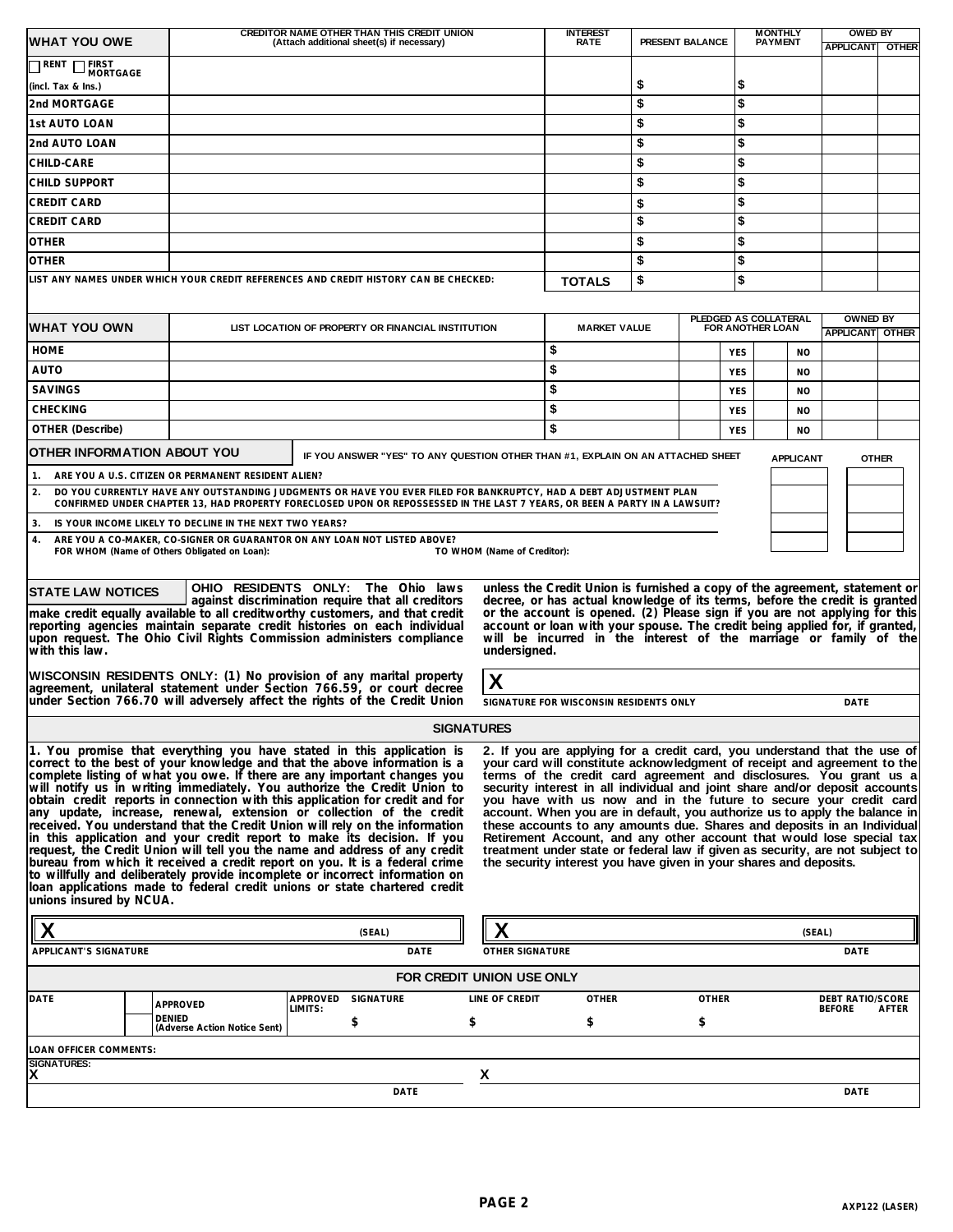

## **Open-End Plan Signatures**

**BORROWER 1 NAME BORROWER 2 NAME ACCOUNT NUMBER ACCOUNT NUMBER** PLEASE NOTE: - Sign on signature line - Return completed form to credit union - An incomplete or unsigned form may delay processing

#### **CREDIT AGREEMENT**

**This LOANLINER Credit Agreement, which includes the Truth in Lending Disclosures, will be referred to as "the Plan." The Plan documents include this agreement and an Addendum. "You", "your" and "borrower" mean any person who signs the Plan. "Credit Union", "we", "our" and "us" mean the Credit Union whose name appears on the Plan or anyone to whom the Credit Union transfers its rights under the Plan.** 

**1. HOW THIS PLAN WORKS -- This is an open-end, multi-featured credit plan. We anticipate that, from time to time, you will borrow money (called "advances") under the Plan. We are not required to make advances to you under the Plan and can refuse a request for an advance at any time. The Addendum describes the different types of credit (called "subaccounts") available under the Plan, the current interest rate for each subaccount expressed as a daily periodic rate and corresponding annual percentage rate and other charges. It may also have other terms and a schedule for determining the payment amounts.** 

**2. CREDIT LIMIT -- We may, but do not have to, establish a credit limit on certain subaccounts. If a credit limit is set for a subaccount, you promise not to exceed the established credit limit. If you exceed the credit limit, you promise to repay immediately the amount which exceeds the credit limit.**

**3. REPAYMENT -- You promise to repay all amounts you owe under the Plan plus interest. Payments are due on the last day of the month unless we set a different day at the time of an advance. If the Addendum has no payment schedule for a subaccount, your payment will be determined at the time of each advance. Payments must include any amount past due and any amount by which you have** exceeded any credit limit you have been given for a sub**account. You may repay all or part of what you owe at any**

**time without any prepayment penalty. Even if you prepay, you will still be required to make the regularly scheduled payments unless we agree in writing to a change in the payment schedule. If you have a joint share draft account, you will be responsible for paying all overdraft advances obtained by a joint holder of the share draft account. Unless otherwise required by law, payments will be applied to amounts owed under the Plan, in the manner the Credit Union chooses.** 

**4. PLAN ACCESS -- You can obtain credit advances in any manner authorized by us. If we allow you to use your ATM/Debit card to access the Plan, you may be liable for the unauthorized use of your ATM/Debit card. You will not be liable for unauthorized use that occurs after you notify us, orally or in writing, of the loss, theft, or possible unauthorized use. If you believe your ATM/Debit card has been lost or stolen, immediately inform the Credit Union by calling or writing us at the telephone number or address that appears elsewhere in the Plan. If the card is used to obtain unauthorized advances directly from the Plan, your liability will not exceed \$50.00. If the unauthorized withdrawal is from a share draft account, your liability is governed by the Regulation E disclosures you received at the time you received your ATM/Debit card, even if the withdrawal results in an advance being made from your overdraft subaccount.** 

**5. FINANCE CHARGE -- The dollar amount you pay for money borrowed is called a "finance charge" and begins on the date of each advance. A finance charge will be computed separately for each separate balance under the Plan. To compute the finance charge, the unpaid balance for each day since your last payment (or since an advance if you have not yet made a payment) is multiplied by the applicable daily periodic rate. The sum of these amounts is the finance charge owed. The balance used to compute the finance charge is the unpaid balance each day after**

#### **(Continued on next page)**

|                                                                                                                                                                                                                                                                                                                                                                                                                                                                                                 | <b>SIGNATURES</b> |                             |                                                                                                                                                                                                                                                                                                                                                                      |
|-------------------------------------------------------------------------------------------------------------------------------------------------------------------------------------------------------------------------------------------------------------------------------------------------------------------------------------------------------------------------------------------------------------------------------------------------------------------------------------------------|-------------------|-----------------------------|----------------------------------------------------------------------------------------------------------------------------------------------------------------------------------------------------------------------------------------------------------------------------------------------------------------------------------------------------------------------|
| 1. You have received and read the LOANLINER Credit<br>Agreement, including the Addendum ("Agreement") and<br>Borrower Copy of the LOANLINER Credit Agreement and<br>Voluntary Payment Protection. By signing below you agree<br>to be bound by the terms of the Agreement.<br>2. You grant us a security interest in all individual and joint<br>share and/or deposit accounts you have with us now and in<br>the future to secure what you owe under the LOANLINER<br><b>Credit Agreement.</b> |                   | deposits.                   | When you are in default, you authorize us to apply the<br>balance in these accounts to any amounts due. Shares and<br>deposits in an Individual Retirement Account, and any other<br>account that would lose special tax treatment under state<br>or federal law if given as security, are not subject to the<br>security interest you have given in your shares and |
|                                                                                                                                                                                                                                                                                                                                                                                                                                                                                                 | (SEAL)            |                             | (SEAL)                                                                                                                                                                                                                                                                                                                                                               |
| <b>BORROWER 1 SIGNATURE</b>                                                                                                                                                                                                                                                                                                                                                                                                                                                                     | DATE              | <b>BORROWER 2 SIGNATURE</b> | <b>DATE</b>                                                                                                                                                                                                                                                                                                                                                          |

**CUNA MUTUAL GROUP, 1980, 82, 84, 86, 89, 98, 2000, 03, 04, 06, ALL RIGHTS RESERVED**

**CREDIT UNION COPY** 

**FLEXIBLE AGREEMENT FORMAT**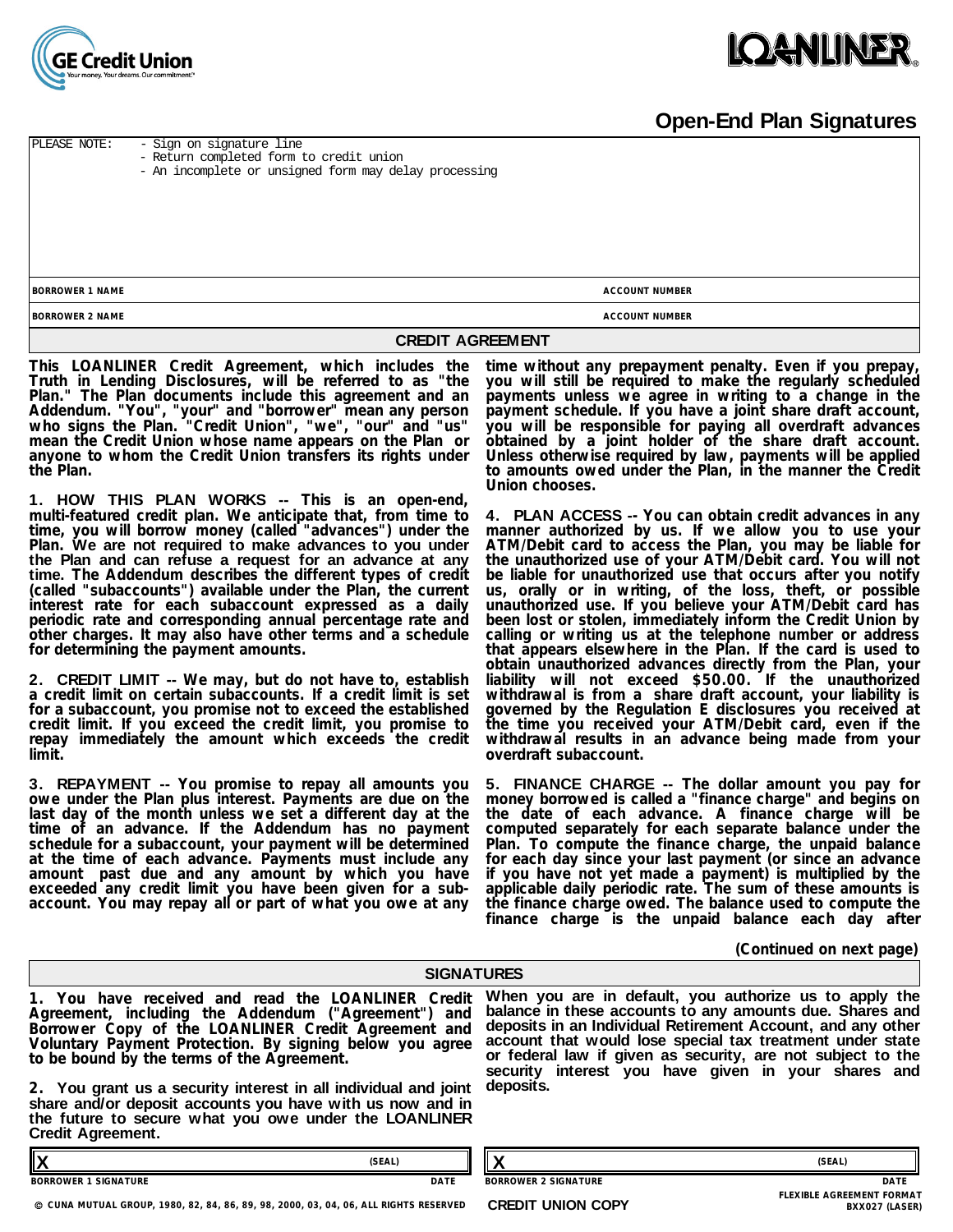**CREDIT AGREEMENT**

**payments and credits to that balance have been subtracted and any additions to the balance have been made. In addition to interest, we may charge other finance charges which are disclosed on the Addendum. If the interest rate is a variable interest rate, the Addendum explains how the variable interest rate works.** 

**6. SECURITY -- You pledge as security for the Plan all shares and dividends and, if any, all deposits and interest in all joint and individual accounts you have with us now and in the future. If a specific dollar amount is pledged for an advance, we will freeze shares in that account to the extent of the outstanding balance for the advance. Otherwise, your pledged shares may be withdrawn unless you are in default. In addition to your pledge of shares, we may also have what** is known as a statutory lien on all individual and joint **accounts you have with us. A statutory lien means we have the right under federal law and many state laws to claim an interest in your accounts. We can enforce a statutory lien against your shares and dividends, and if any, interest and deposits, in all individual and joint accounts you have with us to satisfy any outstanding financial obligation that is due and payable to us. We may exercise our right to enforce this lien without further notice to you, to the extent permitted by law. For all borrowers: The statutory lien and/or your pledge will allow us to apply the funds in your account(s) to what you owe when you are in default. The statutory lien and your pledge do not apply to any Individual Retirement Account or any other account that would lose special tax treatment under state or federal law if given as security.**

**Additional security for the Plan may be required at the time of an advance. If a subaccount identifies a type of property (such as "New Cars") you must give that type of property as security when you get an advance under that subaccount. A subaccount name such as "Other Secured" means you must provide security acceptable to us when you obtain an advance under that subaccount. Property you give as security will secure all amounts owed under the Plan and all other loans you have with us now or in the future, except any loan secured by your principal dwelling. Property securing other loans you have with us may also secure the Plan.**

**7. PROPERTY INSURANCE -- You will be required to purchase property insurance on certain types of security that you give for advances. You may purchase the property insurance from anyone you choose that is acceptable to the Credit Union.** 

**8. VOLUNTARY PAYMENT PROTECTION -- We may offer Voluntary Payment Protection to you. Voluntary Payment Protection is not necessary to obtain credit. If you purchase Voluntary Payment Protection from us, you authorize us to add the fees or insurance charges monthly to your loan balance and charge you interest on the entire balance. At our option we will change your payment or the period of time necessary to repay the loan balance. The rate used to determine the fees or insurance charges may change in the future. If the rate changes, we will provide any notices required by applicable law.**

**9. PERIODIC STATEMENT -- On a regular basis you will receive a statement showing all transactions under the Plan during the period covered by the statement. Statements and notices will be sent to you at the most recent address you have given us in writing. Unless applicable law requires notice to each joint borrower, notice to any one of you will be notice to all.**

**10. JOINT ACCOUNTS -- If this is a joint account, each of you is individually and jointly responsible for paying all amounts owed. That means we can enforce our rights under the Plan against any one of you individually or against all of you together. If you give us inconsistent instructions, we can refuse to follow your instructions. Unless our written policy requires all of you to sign for an advance, each of you authorizes the other(s) to obtain advances individually and agrees to repay advances made to the other(s). Any joint accountholder may terminate the Plan by giving us prior written notice. If any of you terminate the Plan, the Plan is terminated for all of you. You remain liable individually and jointly for all advances incurred before termination.** 

**11. FEES AND CHARGES -- If you give us a security interest in certain types of property, we may charge you a filing fee to perfect our interest in the property. If we do, the amount of the fee will be disclosed to you at the time you obtain an advance. We may also charge you other fees in connection with the Plan. Our current fees are disclosed on the Addendum and will be added to your loan balance unless you pay them in cash.** 

**12. UPDATING CREDIT INFORMATION -- You promise that you will promptly give us written notice if you move, change your name or employment, or if any other information you provided to us changes. Upon our request, you also agree to provide us updated financial information.** 

**13. WAIVER -- We can delay or waive enforcing any of our rights under this Plan, including your obligation to make timely payments, without losing our right to enforce the terms of the Plan at a later time. If the law makes any term(s) of the Plan unenforceable, the other terms will remain in effect.** 

**14. DEFAULT --** *The following paragraph applies to borrowers in Idaho, Kansas, Maine and state chartered credit unions lending to South Carolina borrowers:* **You will be in default if you do not make a payment of the amount required when it is due. You will also be in default if we believe the prospect of payment, performance, or realization on any property given as security is significantly impaired.** 

*The following paragraph applies only to borrowers in Wisconsin***: You will be in default if you fail to make a payment when due two times during any 12 month period. You will be in default if breaking any promise made under the Plan materially impairs your ability to repay what you owe. You will also be in default if breaking any promise made under a Security Agreement made in connection with an advance, materially impairs the condition, value, or protection of or our right in any property you gave as security.** 

*The following paragraph applies only to borrowers in Iowa:* **You will be in default if you are more than 10 days late in making a payment. You will also be in default if you do not comply with the terms of the Plan and your failure to comply materially impairs any property you gave as security or your ability to repay what you owe under the Plan.** 

*The following paragraph applies to borrowers in all other states and federally chartered credit unions lending to South Carolina borrowers:* **You will be in default if you do not make a payment of the amount required when it is due. You will be in default if you break any promise you made**

**(Continued on next page)**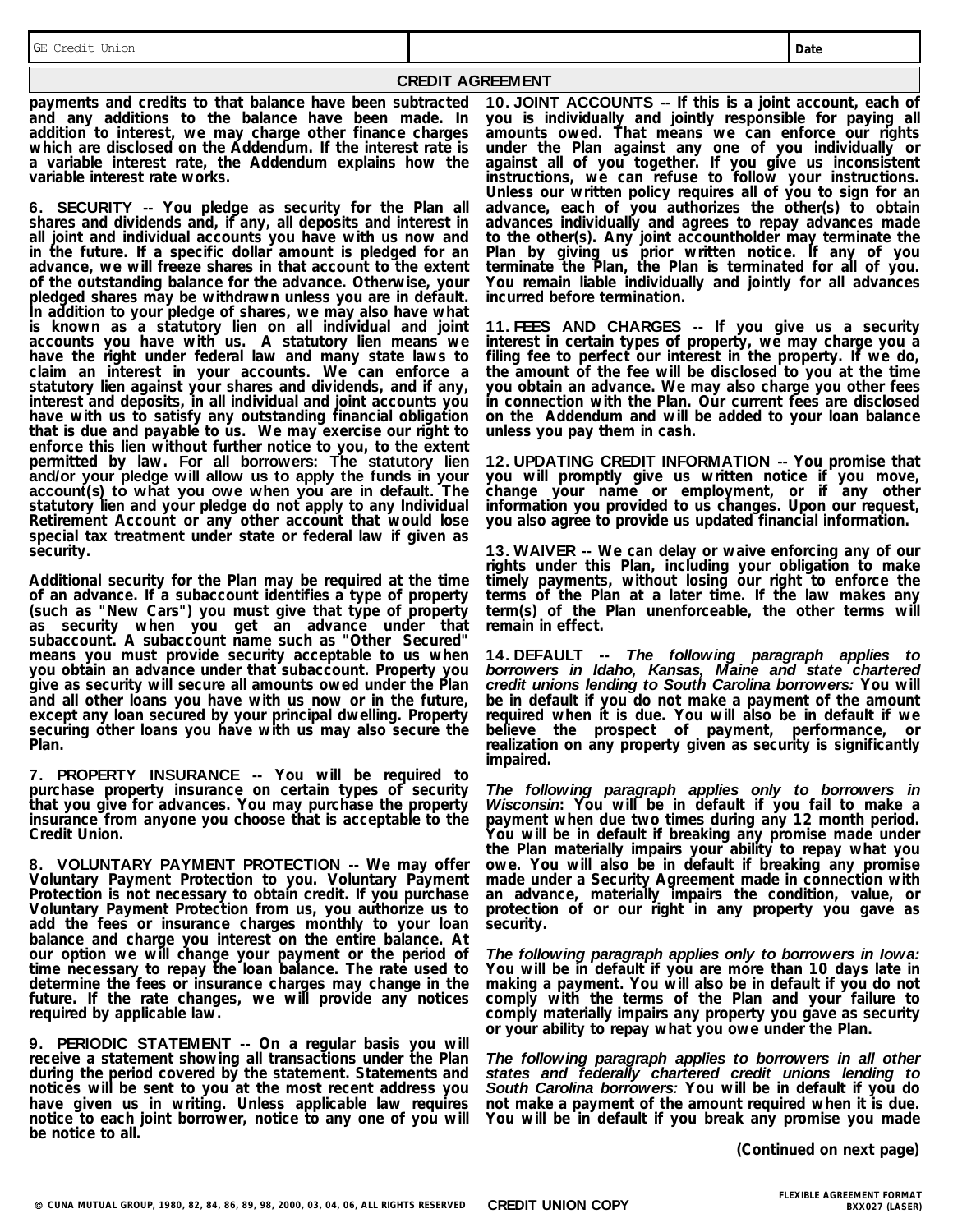GE Credit Union

**CREDIT AGREEMENT**

**under the Plan or if anyone is in default under any security agreement made in connection with an advance under the Plan. You will be in default if you die, file for bankruptcy, become insolvent, if you make any false or misleading statements in any credit application or update of credit information, or if something happens we believe may substantially reduce your ability to repay what you owe. You will also be in default under the Plan if you are in default under any other loan agreement with us.** 

**15. ACTIONS AFTER DEFAULT --** *The following paragraph applies to borrowers in Colorado, District of Columbia, Iowa, Kansas, Maine, Massachusetts, Missouri, Nebraska, West Virginia, Wisconsin and state chartered credit unions lending to South Carolina borrowers:* **When you are in default and after expiration of any right you have under applicable state law to cure your default, we can demand immediate payment of the entire unpaid balance under the Plan without giving you advance notice.** 

*The following paragraph applies to borrowers in all other states and to federally chartered credit unions lending to South Carolina borrowers:* **When you are in default, we can require immediate payment (acceleration) of the entire unpaid balance under the Plan. You waive any right you have to demand for payment, notice of intent to accelerate and notice of acceleration.** 

*The following paragraph applies to all borrowers:* **If immediate payment is demanded, you will continue to pay interest until what you owe has been repaid at the applicable interest rates in effect or, if applicable, at the default rate disclosed on the Addendum. If a demand for immediate payment has been made, your shares and/or deposits can be applied towards what you owe as provided in the Section above called "Security". We can also exercise any other rights given by law when you are in default, and any rights we have under any Security Agreements you have with us.** 

**16. CANCELLING OR CHANGING THE PLAN --** *The following paragraph applies only to state chartered credit unions lending to Illinois borrowers:* **We have the right to change the terms of the Plan from time to time after giving you any advance notice required by law. Any change to the interest rate or other charges will apply to future advances.**

*The following paragraph applies only to borrowers in Wisconsin:* **We can change the terms of the Plan from time to time in accordance with Section 422.415 of the Wisconsin Statutes. You will be notified of any change in terms. An increase in the daily periodic rate under a variable**

**interest rate is not considered a change in terms under the Plan. We can cancel the entire Plan or any part of the Plan at any time. You may cancel the Plan at any time by giving us prior written notice. Your obligation to pay the unpaid balances under the terms of the Plan continues whether you or the credit union cancel the Plan, except to the extent that your liability is limited by Section 422.4155 of the Wisconsin Statutes.** 

*The following paragraph applies only to borrowers in Iowa:* **We can change the terms of the Plan from time to time after giving you any advance notice required by law. A change that increases the rate of finance charge or other charge, that increases the amount of your payments, or that otherwise adversely affects existing balances will apply to existing balances only if you agree to the change or you use the Plan after receiving notice that your use of the Plan means you agree the change applies to existing balances.** 

*The following paragraph applies to borrowers in all other states and federally chartered credit unions lending to Illinois borrowers:* **We have the right to change the terms of** the Plan from time to time after giving you any advance **notice required by law. Any change in the interest rate will apply to future advances, and at our discretion, and subject to any requirements of applicable law, will also apply to unpaid balances.** 

*The following paragraph applies to all but Wisconsin borrowers:* **An increase in the daily periodic rate under a variable interest rate is not considered a change in terms under the Plan. We can cancel the entire Plan or any part of the Plan at any time. You may cancel the Plan at any time by giving us prior written notice. Your obligation to pay the unpaid balances under the terms of the Plan continues whether you or the Credit Union cancel the Plan.**

**17.** *The following is required by Vermont law --* **NOTICE TO CO-SIGNER -- YOUR SIGNATURE ON THIS NOTE MEANS THAT YOU ARE EQUALLY LIABLE FOR REPAYMENT OF THIS LOAN. IF THE BORROWER DOES NOT PAY, THE LENDER HAS A LEGAL RIGHT TO COLLECT FROM YOU.** 

**18. NOTICE TO UTAH BORROWERS: This written agreement is a final expression of the agreement between you and the credit union. This written agreement may not be contradicted by evidence of any oral agreement.** 

**19. USE OF ACCOUNT -- You promise to use your account for consumer (personal, family or household) purposes, unless the credit union gives you written permission to use the account also for agricultural or commercial purposes.** 

| FOR CREDIT UNION USE ONLY |                                        |                     |                  |  |                |              |              |                                                   |  |
|---------------------------|----------------------------------------|---------------------|------------------|--|----------------|--------------|--------------|---------------------------------------------------|--|
| <b>DATE</b>               | <b>APPROVED</b>                        | APPROVED<br>LIMITS: | <b>SIGNATURE</b> |  | LINE OF CREDIT | <b>OTHER</b> | <b>OTHER</b> | <b>DEBT RATIO/SCORE</b><br>AFTER<br><b>BEFORE</b> |  |
|                           | DENIED<br>(Adverse Action Notice Sent) |                     |                  |  |                |              | -JD          |                                                   |  |
| LOAN OFFICER COMMENTS:    |                                        |                     |                  |  |                |              |              |                                                   |  |
| <b>SIGNATURES:</b>        |                                        |                     |                  |  |                |              |              |                                                   |  |
| X                         |                                        |                     |                  |  |                |              |              |                                                   |  |
|                           |                                        |                     | <b>DATE</b>      |  |                |              |              | <b>DATE</b>                                       |  |
|                           |                                        |                     |                  |  |                |              |              |                                                   |  |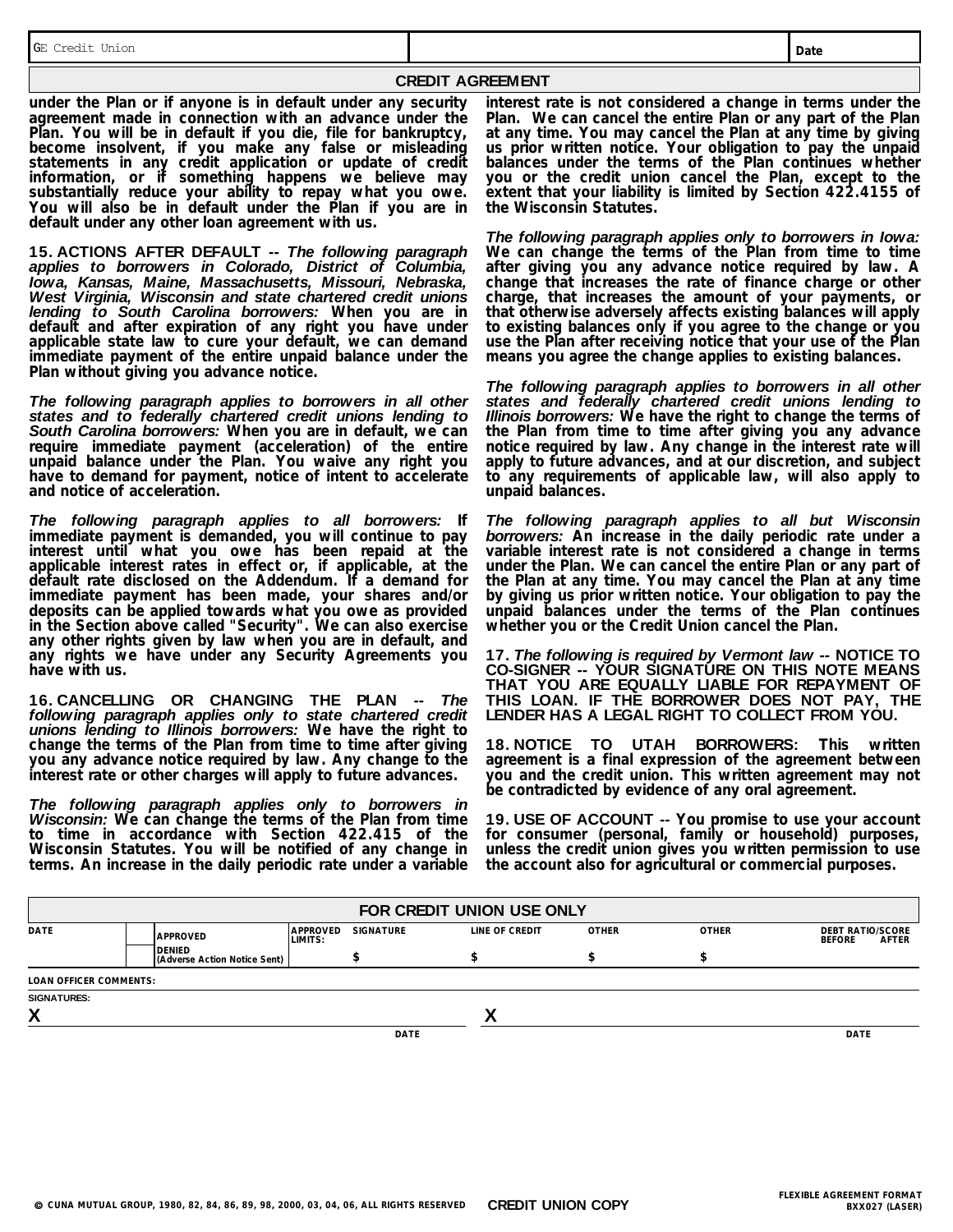

### **THIS IS NOT A CONTRACT FOR INSURANCE**

|                                                                                                                                                                                                                                                                                                                                                                                                                                                                                                                                                                                                                                                                                                                                                                                                                                                                                                                                                                                                                                                                                                                                                                                                                                                                                                                                                                                                                                                                                                                                                                                                                                                                                                                                                                                                                                                                                                                                                                                                                                                                                                                                                                |                                                                      |                                                          |                             |                               |                   |                  |  |                                                                                                                                                                                                                |                                  |                                                                                                                                       |                                                                                                                                                                                                                                                                                                                                           | <b>Consumer</b> |
|----------------------------------------------------------------------------------------------------------------------------------------------------------------------------------------------------------------------------------------------------------------------------------------------------------------------------------------------------------------------------------------------------------------------------------------------------------------------------------------------------------------------------------------------------------------------------------------------------------------------------------------------------------------------------------------------------------------------------------------------------------------------------------------------------------------------------------------------------------------------------------------------------------------------------------------------------------------------------------------------------------------------------------------------------------------------------------------------------------------------------------------------------------------------------------------------------------------------------------------------------------------------------------------------------------------------------------------------------------------------------------------------------------------------------------------------------------------------------------------------------------------------------------------------------------------------------------------------------------------------------------------------------------------------------------------------------------------------------------------------------------------------------------------------------------------------------------------------------------------------------------------------------------------------------------------------------------------------------------------------------------------------------------------------------------------------------------------------------------------------------------------------------------------|----------------------------------------------------------------------|----------------------------------------------------------|-----------------------------|-------------------------------|-------------------|------------------|--|----------------------------------------------------------------------------------------------------------------------------------------------------------------------------------------------------------------|----------------------------------|---------------------------------------------------------------------------------------------------------------------------------------|-------------------------------------------------------------------------------------------------------------------------------------------------------------------------------------------------------------------------------------------------------------------------------------------------------------------------------------------|-----------------|
| <b>BORROWER 1 NAME</b>                                                                                                                                                                                                                                                                                                                                                                                                                                                                                                                                                                                                                                                                                                                                                                                                                                                                                                                                                                                                                                                                                                                                                                                                                                                                                                                                                                                                                                                                                                                                                                                                                                                                                                                                                                                                                                                                                                                                                                                                                                                                                                                                         | <b>BORROWER 2 NAME</b>                                               |                                                          |                             |                               |                   |                  |  |                                                                                                                                                                                                                |                                  | <b>ACCOUNT NUMBER</b>                                                                                                                 |                                                                                                                                                                                                                                                                                                                                           |                 |
| <b>GE CREDIT UNION PAYMENT PROTECTION CONTRACT ("Contract")</b>                                                                                                                                                                                                                                                                                                                                                                                                                                                                                                                                                                                                                                                                                                                                                                                                                                                                                                                                                                                                                                                                                                                                                                                                                                                                                                                                                                                                                                                                                                                                                                                                                                                                                                                                                                                                                                                                                                                                                                                                                                                                                                |                                                                      |                                                          |                             |                               |                   |                  |  |                                                                                                                                                                                                                |                                  |                                                                                                                                       |                                                                                                                                                                                                                                                                                                                                           |                 |
| <b>PROTECTED LOAN(S)</b>                                                                                                                                                                                                                                                                                                                                                                                                                                                                                                                                                                                                                                                                                                                                                                                                                                                                                                                                                                                                                                                                                                                                                                                                                                                                                                                                                                                                                                                                                                                                                                                                                                                                                                                                                                                                                                                                                                                                                                                                                                                                                                                                       |                                                                      |                                                          |                             |                               |                   |                  |  |                                                                                                                                                                                                                |                                  |                                                                                                                                       |                                                                                                                                                                                                                                                                                                                                           |                 |
| LOAN NUMBER:<br>If the Loan is an open-end credit plan, check only one box below to indicate which Loan/subaccount(s) You want protected.<br>this Loan/subaccount only<br>this Loan/subaccount and all existing and future Loans/subaccounts<br>all existing Loans/subaccounts<br>this Loan/subaccount and all future Loans/subaccounts<br>all existing and future Loans/subaccounts<br>this Loan/subaccount and all existing Loans/subaccounts                                                                                                                                                                                                                                                                                                                                                                                                                                                                                                                                                                                                                                                                                                                                                                                                                                                                                                                                                                                                                                                                                                                                                                                                                                                                                                                                                                                                                                                                                                                                                                                                                                                                                                                |                                                                      |                                                          |                             |                               |                   |                  |  |                                                                                                                                                                                                                |                                  |                                                                                                                                       |                                                                                                                                                                                                                                                                                                                                           |                 |
| <b>OPTIONS</b>                                                                                                                                                                                                                                                                                                                                                                                                                                                                                                                                                                                                                                                                                                                                                                                                                                                                                                                                                                                                                                                                                                                                                                                                                                                                                                                                                                                                                                                                                                                                                                                                                                                                                                                                                                                                                                                                                                                                                                                                                                                                                                                                                 |                                                                      |                                                          |                             |                               |                   |                  |  |                                                                                                                                                                                                                |                                  |                                                                                                                                       |                                                                                                                                                                                                                                                                                                                                           |                 |
| YOU ELECT THE<br><b>FOLLOWING</b><br>OPTION:<br>(check only one box)                                                                                                                                                                                                                                                                                                                                                                                                                                                                                                                                                                                                                                                                                                                                                                                                                                                                                                                                                                                                                                                                                                                                                                                                                                                                                                                                                                                                                                                                                                                                                                                                                                                                                                                                                                                                                                                                                                                                                                                                                                                                                           | - Life Plus<br>Disability<br>- Involuntary                           | LifePlus<br>Disability &<br>Unemployment<br>Unemployment | - Life Plus<br>- Disability | LifePlus<br><b>Disability</b> | - Life Plus       | LifePlus         |  | <b>No Protection</b>                                                                                                                                                                                           |                                  |                                                                                                                                       |                                                                                                                                                                                                                                                                                                                                           |                 |
| Program Fee: Rate<br>per \$100 of the<br><b>Monthly Outstanding</b><br>Loan Balance*                                                                                                                                                                                                                                                                                                                                                                                                                                                                                                                                                                                                                                                                                                                                                                                                                                                                                                                                                                                                                                                                                                                                                                                                                                                                                                                                                                                                                                                                                                                                                                                                                                                                                                                                                                                                                                                                                                                                                                                                                                                                           | Single<br>\$0.369                                                    | Joint<br>\$0.569                                         | Single<br>\$0.269           | Joint<br>\$0.469              | Single<br>\$0.109 | Joint<br>\$0.169 |  |                                                                                                                                                                                                                |                                  |                                                                                                                                       |                                                                                                                                                                                                                                                                                                                                           |                 |
| <b>Estimated Total Fees for</b><br>Option chosen (Closed-End Only)                                                                                                                                                                                                                                                                                                                                                                                                                                                                                                                                                                                                                                                                                                                                                                                                                                                                                                                                                                                                                                                                                                                                                                                                                                                                                                                                                                                                                                                                                                                                                                                                                                                                                                                                                                                                                                                                                                                                                                                                                                                                                             |                                                                      | \$                                                       |                             |                               |                   |                  |  |                                                                                                                                                                                                                |                                  |                                                                                                                                       |                                                                                                                                                                                                                                                                                                                                           |                 |
| For the Option elected above, You choose (check only one box):<br>This Contract protects the Borrower(s) listed above who elected protection.                                                                                                                                                                                                                                                                                                                                                                                                                                                                                                                                                                                                                                                                                                                                                                                                                                                                                                                                                                                                                                                                                                                                                                                                                                                                                                                                                                                                                                                                                                                                                                                                                                                                                                                                                                                                                                                                                                                                                                                                                  |                                                                      |                                                          |                             |                               |                   | Joint Protection |  |                                                                                                                                                                                                                | Single Protection for Borrower 1 |                                                                                                                                       | Single Protection for Borrower 2                                                                                                                                                                                                                                                                                                          |                 |
| <b>ELIGIBILITY QUESTIONS:</b><br>Subject to the terms, conditions and exclusions, You are eligible for protection under this Contract if You are a Borrower on the Loan on the Effective Date of Protection<br>and meet the eligibility requirements below.<br>If electing an option with Disability or Involuntary Unemployment, You must answer Question 1.<br>1. Are You actively working, for wages or profit, for 25 hours or more per week on the date You sign this Contract?<br>You will be considered actively working if You are absent from work due to sabbatical, strike, or vacation, but will soon return to work. You will not be considered actively<br>working if You are on an Annual, Regularly Scheduled or Seasonal Layoff, medical or Disability leave.<br>Borrower 1<br>Borrower 2<br>$\Box$ Yes<br>$\Box$ Yes<br>$\Box$ No<br>$\Box$ No<br>If You answered "No" to Question 1, You are not eligible for options that include Involuntary Unemployment protection. For Joint Protection, if at least one Borrower<br>answered "Yes" to Question 1, both Borrowers are eligible for Disability protection.<br>Important Notices: Please read this Contract in its entirety. You are bound by the terms and conditions of this Contract.<br>We reserve the right to refuse Your purchase of the protection.<br>In this Contract, the term "You" or "Your" mean the Borrower(s) and "We", "Us", or "Our" mean the Creditor.<br>Protection is voluntary and not required to obtain credit. We will not consider whether or not You elect protection in making a credit decision.<br>This Contract contains terms and conditions which may limit or exclude benefits.<br>You may not qualify for all benefits.<br>Protection is limited to a maximum of \$75,000. You will not be charged a Program Fee on any amount greater than this maximum.<br>Protection for Life Plus protection will be reduced at the end of the month during which You reach Your 70th birthday.<br>This Contract contains the conditions upon which We will cancel all or a portion of the Protected Balance and/or cancel the Protected Payment and the Program |                                                                      |                                                          |                             |                               |                   |                  |  |                                                                                                                                                                                                                |                                  |                                                                                                                                       |                                                                                                                                                                                                                                                                                                                                           |                 |
| $\overline{\phantom{a}}$<br>respect to the Loan.<br><b>Subsequent Election</b><br>newly elected protection results in an increased Program Fee, You agree to:                                                                                                                                                                                                                                                                                                                                                                                                                                                                                                                                                                                                                                                                                                                                                                                                                                                                                                                                                                                                                                                                                                                                                                                                                                                                                                                                                                                                                                                                                                                                                                                                                                                                                                                                                                                                                                                                                                                                                                                                  | □ increase Your monthly payment according to the terms of Your Loan. |                                                          |                             |                               |                   |                  |  | □ make additional Loan payments of the same amount until what You owe has been repaid.<br>□ increase Your Loan payment to \$<br>□ make _________ additional Loan payments and increase Your Loan payment to \$ | per .                            | Fee. The terms and conditions which explain how We will cancel all or a part of Your Protected Balance are provided in this Contract. | This Contract replaces all credit insurance policies and/or certificates, similar payment protection plans, and program contracts You previously entered into with<br>If the election above represents a replacement of credit insurance, similar payment protection or a change in the program for an existing Loan, and the cost of the |                 |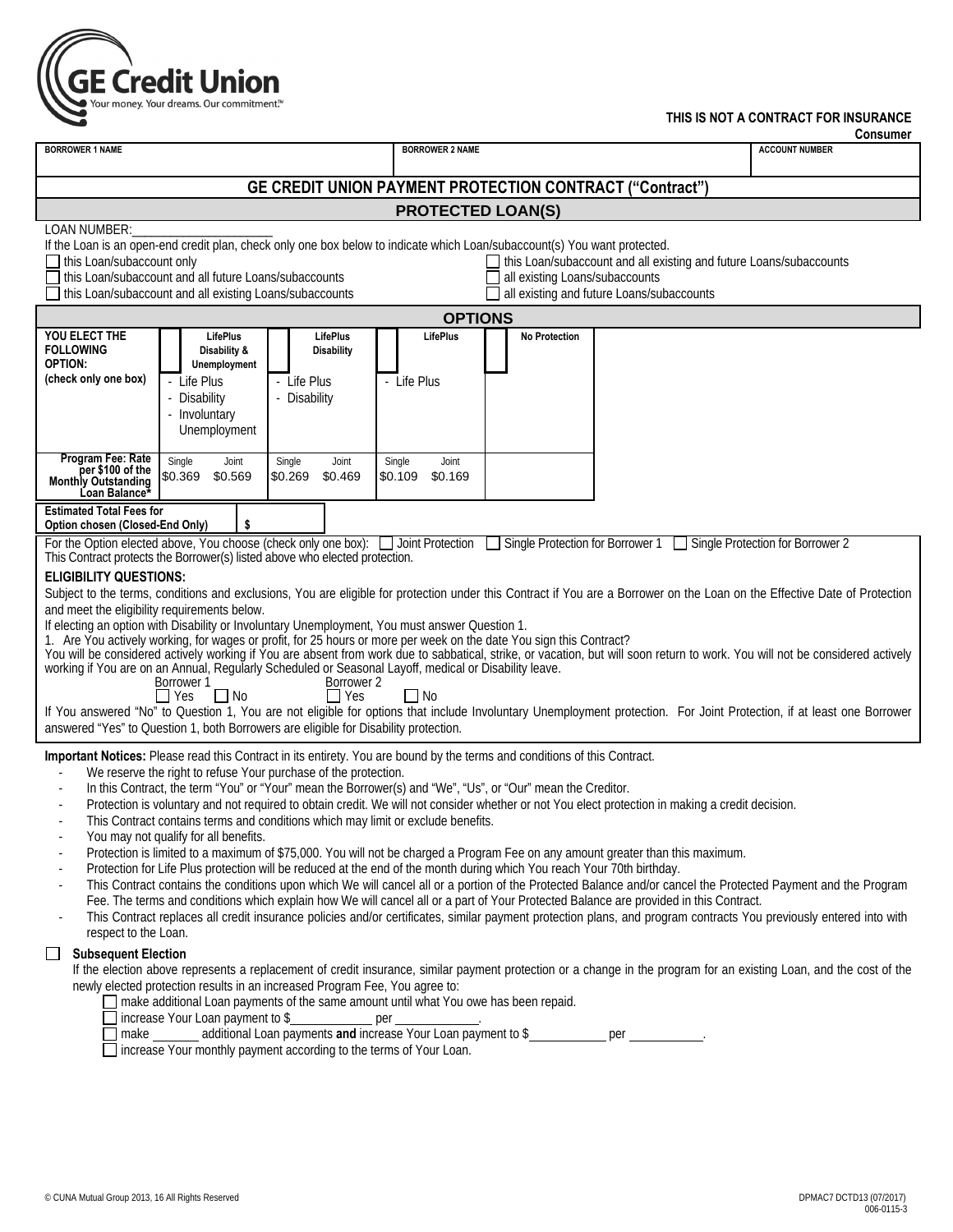| Your signature or authentication below means: (a) that You meet the eligibility requirements shown above; (b) that Your election above will remain in effect, according<br>to the terms of the Contract, unless subsequently modified; (c) that You agree that You have received and thoroughly read the Contract; (d) that You agree to pay for and,<br>where applicable, let Us add the Program Fee to Your Loan balance each month, which would subject the Program Fee to finance charges like the rest of Your<br>Outstanding Balance; (e) that the fee You are charged for this protection is subject to change; and (f) if the "No Protection" checkbox is marked or if no checkbox is<br>marked in the Options section, You do not have protection. |                      |      |  |  |  |  |  |  |  |
|-------------------------------------------------------------------------------------------------------------------------------------------------------------------------------------------------------------------------------------------------------------------------------------------------------------------------------------------------------------------------------------------------------------------------------------------------------------------------------------------------------------------------------------------------------------------------------------------------------------------------------------------------------------------------------------------------------------------------------------------------------------|----------------------|------|--|--|--|--|--|--|--|
| <b>BORROWER 1 SIGNATURE</b><br><b>DATE</b>                                                                                                                                                                                                                                                                                                                                                                                                                                                                                                                                                                                                                                                                                                                  | BORROWER 2 SIGNATURE | DATE |  |  |  |  |  |  |  |
| For Creditor Use Only: By phone conversation, I hereby represent that the above referenced Borrower has authorized election of the specified option(s) indicated above.<br>SIGNATURE OF CREDITOR EMPLOYEE                                                                                                                                                                                                                                                                                                                                                                                                                                                                                                                                                   |                      |      |  |  |  |  |  |  |  |
|                                                                                                                                                                                                                                                                                                                                                                                                                                                                                                                                                                                                                                                                                                                                                             | <b>DATE</b>          | TIME |  |  |  |  |  |  |  |

#### **DEFINITIONS**

**ACCIDENTAL INJURY** means bodily harm that is unforeseen, unexpected, involuntary and due to an external cause.

**ACTIVE EMPLOYMENT** means that You are employed for wages or profit 25 hours or more per week.

**ADMINISTRATOR** means CUNA Mutual Insurance Agency, Inc., 5910 Mineral Point Road, Madison, Wisconsin 53705, one of its affiliates or a contracted third party. **ADVANCE** means each extension of credit We provide to You under a Loan.

**ANNUAL, REGULARLY SCHEDULED OR SEASONAL LAYOFF** means unemployment due to expected lack of work during certain times of the year.

**BORROWER** means a natural person who is obligated to repay the Advance to Us, either solely, principally or jointly and severally.

**EFFECTIVE DATE OF PROTECTION** means the later of: (a) the date You purchased protection under this program option; (b) the date We reinstate Your protection under this Contract if applicable; or (c) the date of an Advance under a protected Loan.

**LOAN** means a closed-end note or an open-end credit plan as set forth in the protected Loans section on this Contract.

**NON-PROTECTED ADVANCE** means any Advance not protected according to the Non-Protected Events & Advances section of this Contract.

**OUTSTANDING BALANCE** means the outstanding Loan balance under a protected Loan.

PROGRAM FEE means the amount You pay monthly for protection under the Contract. The amount You pay is applied in arrears. This means the monthly amount You pay is for the previous month of protection. The rate used to determine the Program Fee is subject to change. You will receive notice before any increase goes into effect. **PROTECTED BALANCE** means the principal, interest, the Program Fee and any amounts which the Creditor and the Borrower agreed to finance as part of the Loan. It does not include any other fees, or any Non-Protected Advances. Additionally, any Advance taken during any period of Life Plus, Disability or Involuntary Unemployment will not be protected and the payment for that Advance will not be cancelled. You are responsible for re-paying any amounts that are not cancelled.

PROTECTED PAYMENT means the minimum payment amount, including principal, interest, and the Program Fee, due on the Protected Balance on the date Protection Activation begins. It does not include the amount of any payment that represents a past-due payment. A scheduled lump-sum balloon payment will be protected for the amount of the minimum payment due for the period immediately preceding the scheduled balloon payment. For interest cancellation options, the Protected Payment will be the interest and Program Fee due on the Protected Balance. The Protected Payment will remain equal to the Protected Payment as of the first day of the Protected Event. Additionally, any Advance taken during any period of Life Plus, Disability or Involuntary Unemployment will not be protected and the payment for that Advance will not be cancelled. You are responsible for re-paying any amounts that are not cancelled.

**PROTECTION ACTIVATION** means the cancellation of Your Protected Payment in accordance with the terms and provisions of the Contract.

**SICKNESS** means a disease, illness or condition that affects the body and causes bodily malfunction or discomfort.

**TEMPORARY EMPLOYEE** means an employee of a single employer working in a limited-term employment assignment or an employee working in a contingent or temporary employment assignment with a different entity than the employee's employer and is not paid by the entity where such employee actually performs work.

**WILLFUL OR CRIMINAL MISCONDUCT** means an act of willful disregard of the employer's interests, a deliberate violation of the employer's rules, a disregard of the standards of behavior which the employer has a right to expect of an employee, or negligence indicating an intentional disregard of the employer's interests or of the employee's duties and obligations to the employer, or any unlawful behavior as determined by local, state or federal law.

#### **PROTECTED EVENTS**

We will protect the Loan(s) according to the terms of this Contract if You purchased protection and You pay the applicable Program Fee. Throughout the life of the Loan, You must qualify for protection at the time of Protection Activation. It is Your responsibility to notify Us if Your circumstances change.

## **LIFE PLUS (Included with LifePlus Disability & Unemployment, LifePlus Disability, and LifePlus)**

- If Your death occurs:
	- before the end of the month during which You reach Your 70th birthday, We will cancel 100% of Your Protected Balance as of the date of death, up to a maximum of \$75,000.
	- after the end of the month during which You reach Your 70th birthday, We will cancel 25% of Your Protected Balance as of the date of death, up to a maximum of \$18,750.

If two protected Borrowers die, We will cancel the lesser of the Life Plus amount for each protected Borrower or the Protected Balance. Life Plus protection includes the following Protected Events. To qualify for:

- **Accidental Dismemberment:** You must have an injury caused only by external, violent and accidental means and results in the total irrecoverable loss of sight in one or both eyes, the loss of one or both feet by actual severance or amputation at or above the ankle, or the loss of one or both entire hands by actual severance or amputation at or above the wrist. Dismemberment must occur within 90 days of the injury which caused it.
- **Terminal Illness:** You must have received a certified diagnosis from a licensed physician, other than You or an immediate family member, of a Terminal Illness with a life expectancy of 12 months or less. Protection Activation will begin on the date Your Terminal Illness is certified.
- Hospitalization: You must be admitted to a hospital for at least 48 consecutive hours.
- Family Medical Leave: You, with Your employer's written approval, take an unpaid leave of absence from Your Active Employment for at least 14 consecutive days to attend to the needs of Your newborn, newly adopted or foster child, or to care for Your spouse, child or parent with a serious health condition (as defined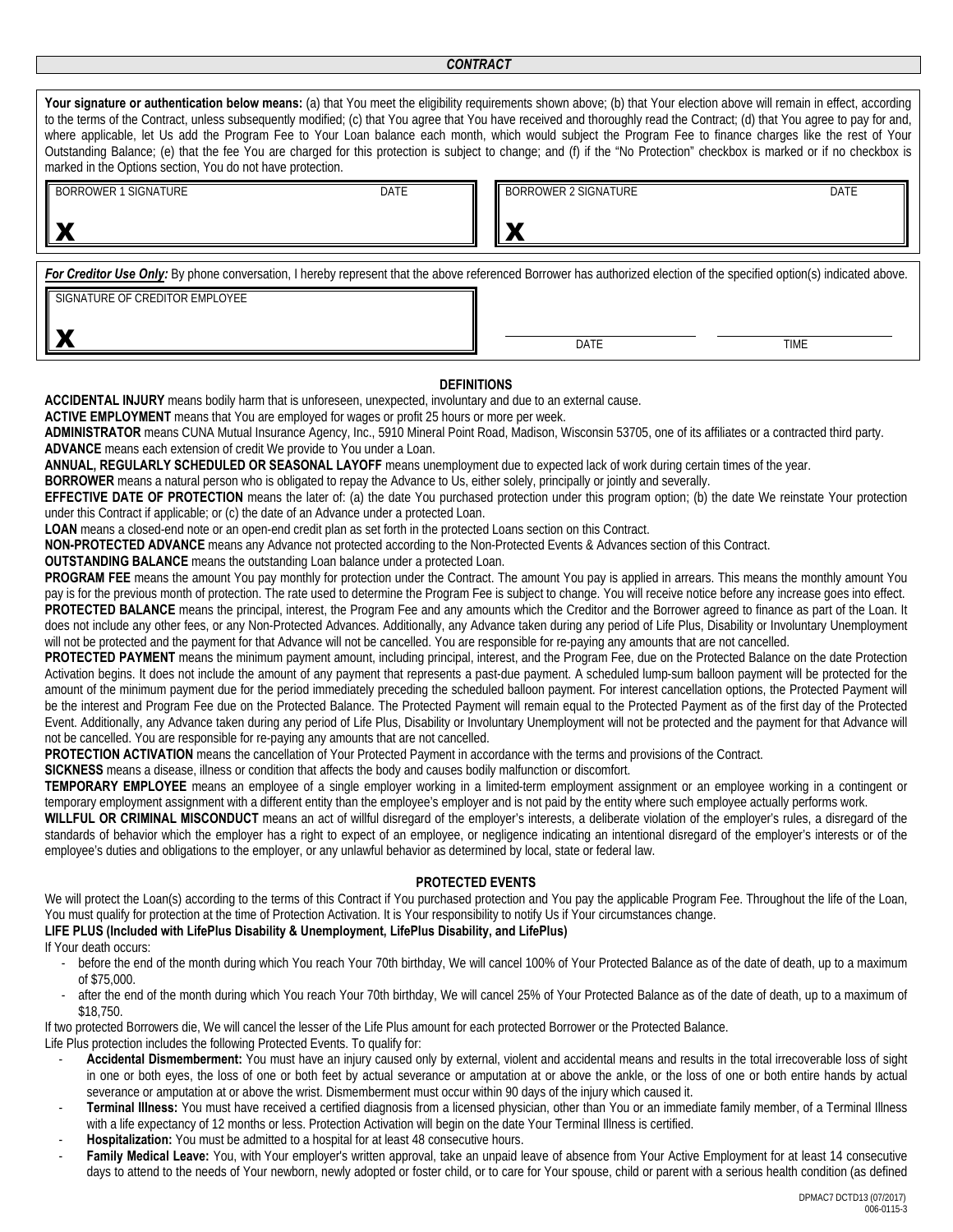by the Federal Family and Medical Leave Act). For purposes of this protection, a spouse includes Your spouse, common law spouse or a legally recognized same-sex domestic partner. **This protection will not protect You during a leave of absence that occurs while You are a Temporary Employee, an independent contractor, self-employed, or employed by a joint Borrower.**

Loss of Life of a Non-Protected Dependent: The death of a non-protected dependent, which in the past 2 years was a dependency exemption on Your tax return.

**If You qualify for Protection Activation** under Hospitalization, Family Medical Leave, or Loss of Life of a Non-Protected Dependent, We will cancel 3 Protected Payments or up to \$3,000, whichever occurs first, one time per a 12 month period beginning with the Protected Event.

**If You qualify for Protection Activation** under Terminal Illness or Accidental Dismemberment:

- before the end of the month during which You reach Your 70th birthday, We will cancel 100% of Your Protected Balance up to a maximum of \$75,000.
- after the end of the month during which You reach Your 70th birthday, We will cancel 25% of Your Protected Balance up to a maximum of \$18,750.

**NOTE: Protection Activation will not be provided for LIFE PLUS** if You no longer have a Protected Balance. If more than one Protected Event occurs for Hospitalization, Family Medical Leave, or Loss of Life of a Non-Protected Dependent within a 12 month period, Protection Activation will only occur once. Additionally, if Protection Activation is occurring for Disability or Involuntary Unemployment, We will cancel 3 Protected Payments or up to \$3,000, whichever occurs first, for Hospitalization, Family Medical Leave or Loss of Life of a Non-Protected Dependent after Protection Activation has stopped for Disability or Involuntary Unemployment. However, if You incur a Terminal Illness or an Accidental Dismemberment, We will cancel according to the terms under **"If You qualify for Protection Activation under Terminal Illness or Accidental Dismemberment"** provision.

#### **DISABILITY (Included with LifePlus Disability & Unemployment and LifePlus Disability)**

Disability always means You are unable, because of a medically determined Accidental Injury or Sickness, to perform all of the essential functions of Your occupation at the time Your Disability begins, and You are under the regular care and treatment of a licensed physician, other than You or a family member. If You are not employed when Your Disability begins, Disability always means You are unable, because of a medically determined Accidental Injury or Sickness, to perform the essential functions required of any occupation for which You are reasonably qualified by training, education or experience.

**To qualify for Disability protection, You must:** (a) meet the definition of Disability for at least 30 consecutive days; and (b) not be actively working at any job or combination of jobs paying You an income equal to or exceeding 80% of the income You were earning from Your Active Employment immediately preceding the date You qualified for Disability.

**After You have satisfied the waiting period** and beginning with the 31st day of Your Disability, We will cancel a minimum of 1 scheduled monthly payment(s). Thereafter, We will continue to cancel Your scheduled monthly payment for each 30 days, consecutive or non-consecutive, that You are Disabled, up to a maximum of (a) 12 months or (b) \$12,000. We will never cancel more than 12 monthly Protected Payments during a 12 month period. The calculation of the 12 month period begins on the date Your benefits begin.

**Cancellation of Your Protected Payment will stop the earliest of:** (a) 12 months of Protected Payments have been cancelled; (b) \$12,000 maximum per period of Disability has been reached; (c) You no longer have a Protected Balance, Your Loan is paid-off or discharged for any reason; (d) the date You return to actively working at any job or combination of jobs paying You an income equal to or exceeding 80% of the income You were earning from Your Active Employment immediately preceding the date You qualified for Disability; (e) You no longer qualify for Disability protection; or (f) You are deceased.

**INVOLUNTARY UNEMPLOYMENT (Included with LifePlus Disability & Unemployment)** 

Involuntary Unemployment means that You involuntarily lost Your Active Employment.

**To qualify for Involuntary Unemployment protection, You must meet the following requirements at the time of Protection Activation and throughout the**  protected period: (a) You meet the definition of Involuntary Unemployment for at least 30 consecutive days; (b) You are receiving or have received state unemployment benefits for the period of unemployment for which You are requesting Protection Activation; (c) You are seeking Active Employment; and (d) You provide Us or Our Administrator with proof of qualification for Involuntary Unemployment protection at the time of Protection Activation and throughout the protected period.

#### **NOTE: An award for unemployment benefits from Your state agency does not guarantee cancellation of Your Protected Payment under this Contract.**

**After You have satisfied the waiting period** and beginning with the 31st day of Your Involuntary Unemployment, We will cancel a minimum of 1 scheduled monthly payment(s). Thereafter, We will continue to cancel Your scheduled monthly payment for each 30 days, consecutive or non-consecutive, that You are Involuntary Unemployed, up to a maximum of (a) 6 months or (b) \$6,000. We will never cancel more than 12 monthly Protected Payments during a 12 month period. The calculation of the 12 month period begins on the date Your benefits begin.

**Protection Activation will not be provided for Involuntary Unemployment resulting from:** (a) any Annual, Reqularly Scheduled or Seasonal Layoff; (b) any period of unemployment that occurs while You are a Temporary Employee, independent contractor, self-employed or employed by a joint Borrower; (c) retirement; (d) vacation; (e) strike; (f) unionized labor dispute; (g) lockout; (h) termination due to Your Willful or Criminal Misconduct; (i) voluntary unemployment; (j) voluntary loss of wages; or (k) spousal relocation.

#### **NON-PROTECTED EVENTS & ADVANCES**

An event will not be protected under this Contract if it:

- is the result of a felony committed by You;
- is caused by or results from an atomic explosion or any other release of nuclear energy (except when used solely for medical treatment);
- is the result of an elective cosmetic surgery;
- is the result of an intentionally self-inflicted injury;
- is the result of an assisted suicide or an attempted assisted suicide; or
- occurs prior to the Effective Date of Protection.

A death event (other than death of a non-protected dependent) will not be protected by **Life Plus** protection if it:

- occurs within the 6 months immediately following the Effective Date of Protection for the Advance, and is related to a pre-existing condition for which You received advice, diagnosis, or treatment (including medication) within the 6 months immediately preceding the Effective Date of Protection for the Advance; or
- is the result of a suicide that occurs within the 12 months immediately following the Effective Date of Protection for the Advance.

An event (other than Your death) will not be protected under **Life Plus** protection if the event:

- occurs within the 6 months immediately following the Effective Date of Protection for the Advance.
- An event will not be protected by **Disability** protection if it:
	- occurs within the 6 months immediately following the Effective Date of Protection for the Advance, and is related to a pre-existing condition for which You received advice, diagnosis, or treatment (including medication) within the 6 months immediately preceding the Effective Date of Protection for the Advance; or
	- is related to a normal pregnancy; however, complications due to pregnancy or childbirth may be protected if the complications themselves are the cause of the Disability.